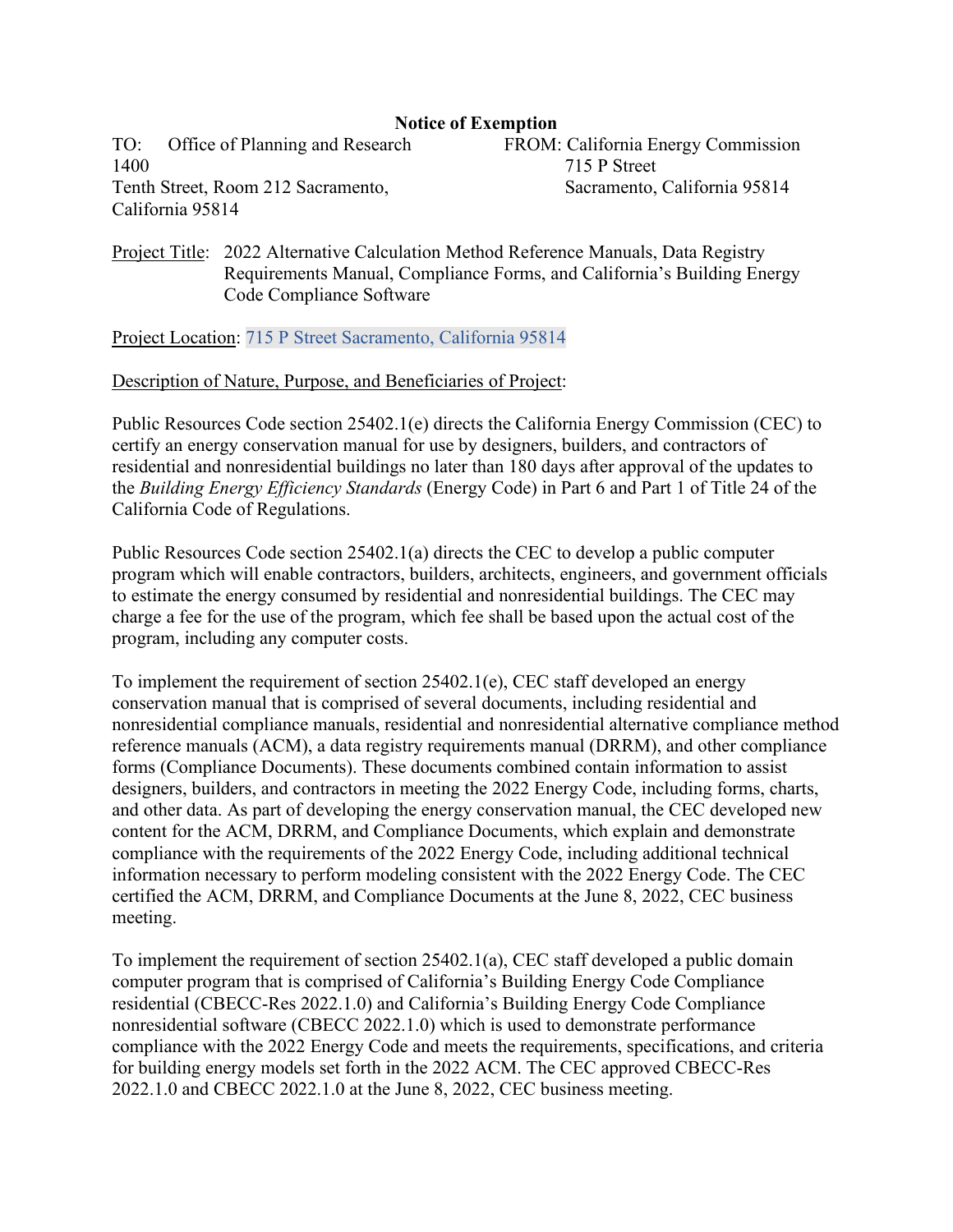Name of Public Agency Approving Project: California Energy Commission

Name of Person or Agency Carrying Out Project: California Energy Commission

Exempt Status: (Check One)

- $\Box$  Ministerial (Sec. 21080(b)(1), 15268)
- Declared Emergency (Sec. 21080(b)(3), 15269(a))
- Emergency Project (Sec. 21080(b)(4), 15269(b)(c))

Categorical Exemption: State type and section number:

- $\Box$  Statutory Exemption: State code number:
- $\boxtimes$  Other: Common Sense (Sec. 15061(b)(3)). Not a project.

Reasons why the project is exempt:

Not a Project. The ACM, DRRM, Compliance Documents, and CBECC-Res 2022.1.0 and CBECC 2022.1.0 are not a project because they do not have the potential for resulting in either a direct physical change in the environment, or a reasonably foreseeable indirect physical change in the environment (California Code of Regulations, Title 14, section 15061(a)). The CEC certifies an energy conservation manual to assist interested persons with complying with the Energy Code, pursuant to Public Resources Code section 25402.1(e). The energy conservation manual provides information regarding the 2022 Energy Code, which were previously adopted by the CEC on August 11, 2021, and approved by the California Building Standards Commission on December 14, 2021. The ACM, DRRM, and Compliance Documents do not impose any new requirements and therefore have no potential for resulting in either a direct physical change in the environment, or a reasonably foreseeable indirect physical change in the environment. Accordingly, the energy conservation manual, including the ACM, DRRM, and Compliance Documents, do not meet the definition of a project under the California Environmental Quality Agency (CEQA).

Common Sense Exemption. Further, even if the ACM, DRRM, Compliance Documents, and CBECC-Res 2022.1.0 and CBECC 2022.1.0 are considered a "project," they would not be subject to the CEQA under the "common sense" exemption (California Code of Regulations, Title 14, section 15061(b)(3)) because they do not have a significant effect on the environment or result in a physical change to the environment. The ACM, DRRM, and Compliance Documents are designed to help building owners, architects, engineers, designers, energy consultants, builders, enforcement agencies, contractors and installers, and manufacturers comply with and enforce the 2022 Energy Code. CBECC-Res 2022.1.0 and CBECC 2022.1.0 are developed to assist the building industry in demonstrating performance compliance with the 2022 Energy Code. The ACM, DRRM, Compliance Documents, and CBECC-Res 2022.1.0 and CBECC 2022.1.0 do not have the potential to have a significant effect on the environment.